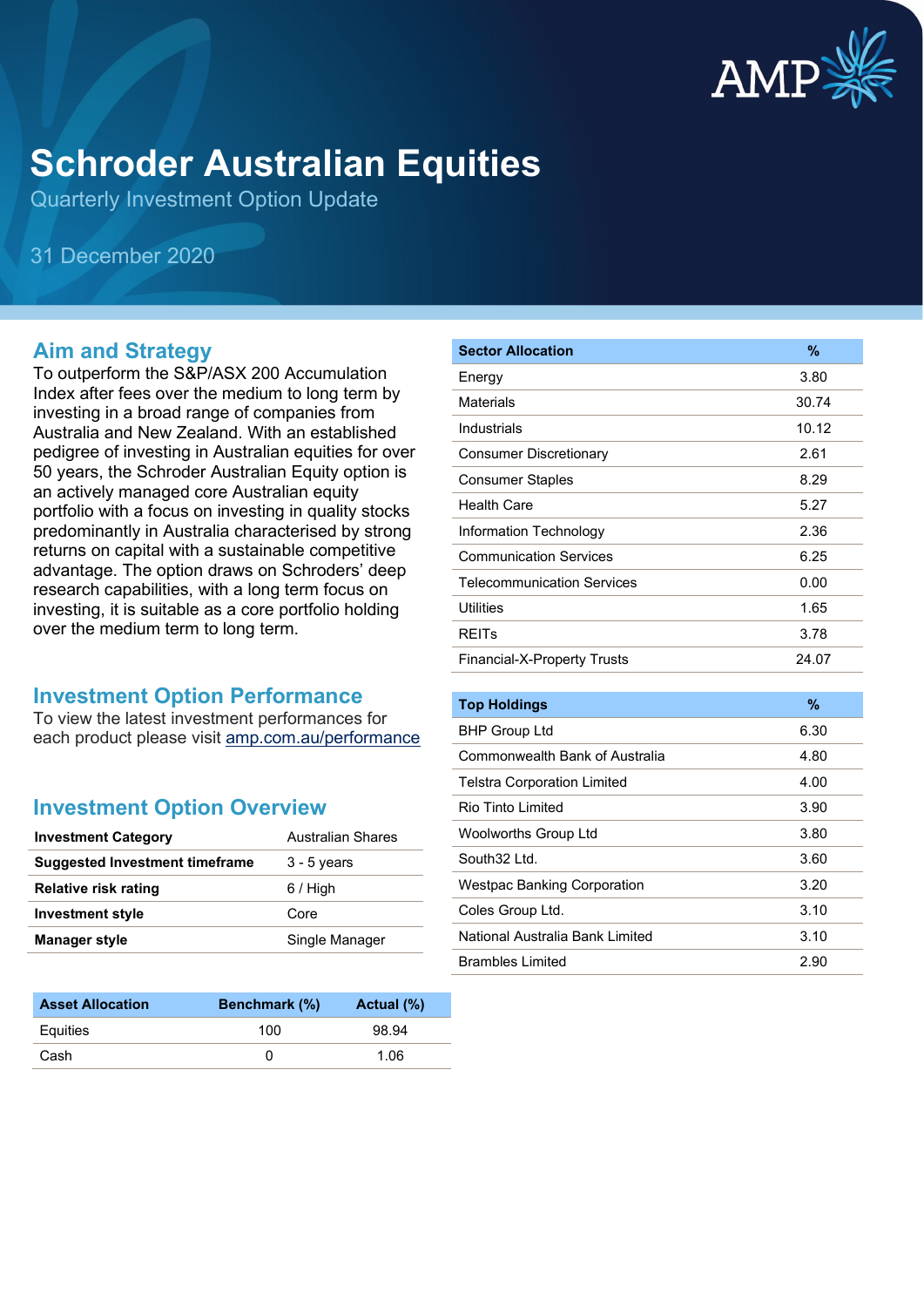## **Portfolio Summary**

The Schroder Australian Equity strategy outperformed its benchmark for the December 2021 quarter.

## **Investment Option Commentary**

During the quarter, the Fund added value through both sector allocation and stock selection. At a sector level, the most significant contributor was an overweight allocation to the Materials sector, as a surge in underlying commodity prices propped up performance. Additionally, underweight both Health Care and Consumer Discretionary sectors also added value. Conversely, detractors from performance included an underweight allocation to Financials and Information Technology sectors.

At a stock level, contributors included underweight positions in CSL and Newcrest Mining, along with an overweight tilts to Fletcher Building, Virgin Money UK and Alumina. Detracting from performance were the nil holdings in Fortescue Metals and AfterPay. In addition, an underweight position in the Commonwealth Bank and an overweight position in Aurizon Holdings also detracted from relative performance.

### **Contributors**

### **Virgin Money UK** (Overweight) (+83.0%)

Wild oscillations in the share price remain reflective of equity market conditions rather than rapidly changing business fundamentals. As the UK struggles under a COVID-19 impact significantly more severe than many other jurisdictions, Schroders remain troubled by questions over how credit can be kept flowing, interest rates kept at negligible levels and bank shareholders insulated against the spectre of bad debts should efforts to perpetuate asset price gains regardless of fundamentals ever prove unsuccessful. This question, and the leveraged nature of banks continues to temper their enthusiasm for the sector despite apparently attractive valuation metrics versus history. Whilst there is undoubtedly valuation appeal in the business if the book value proves reliable and the litany of abnormal items which management continue to remove from earnings in order to paint a more appealing picture eventually ceases, they acknowledge the attraction in this investment is more in its apparently cheap valuation than in the quality of the business..

#### **Fletcher Building** (Overweight) (+52.8%)

Attraction to the Fletcher Building business has been its potential and highly attractive valuation rather than historic performance. Strong market positions in hardware and building products, particularly in NZ, provide highly sustainable, albeit cyclical revenues. For many years the business has struggled to convert relatively strong NZ housing conditions into improving profitability at the hands of ill-considered offshore expansion and disappointing cost management. Schroders are hopeful renewed management efforts on this front, continuing strong residential housing activity, limited COVID-19 impact and ongoing attractions of NZ as a market (population growth potential, renewable power, competent and stable political landscape) will offer an improving profit picture. In combination with a valuation which would still be fairly appealing should none of this improvement eventuate, they see the odds strongly in investors favour.

### **Detractors**

### **Afterpay** (Underweight) (+47.5%)

Without detracting from the enormous success which the business has delivered in attracting users of its buy now pay later service and the undoubted consumer appeal of foisting costs on retailers rather than consumers, Schroders find the more than \$30bn valuation attributed to the business difficult to fathom. As a relatively small revenue business with global potential, a simple story and a customer base which overlaps with the most eager new participants in the equity market frenzy, the ducks have lined up for a stratospheric valuation. Management are obliging with regular and judicious business updates to fuel the adrenaline. Their longer-term concerns remain the already intensifying competitive landscape and the lack of scale economics. Whilst the world remains awash with countless billions seeking to finance technology businesses of any shape and form without regard for profit, they would expect this landscape to depress rather than augment the outlook for future sector profitability.

### **CBA** (Underweight) (+29.1%)

Major banks in Australia have far greater similarities than differences; balance sheets which predominantly send deposits and wholesale funding out the other side as housing loans to support the Australian love affair with overpriced property and far lower proportions as business and personal lending. Long history and benign operating conditions have seen the costs of performing this function grow incessantly. While CBA performs these operations at least as well as other major banks and with good technology, the eroding value of a large deposit base in a zero interest rate environment and intense competition for the remaining creditworthy borrowers, make it difficult to sustain its profit and return on equity advantage over peers. Valuation continues to reflect a large and sustainable advantage over peers.